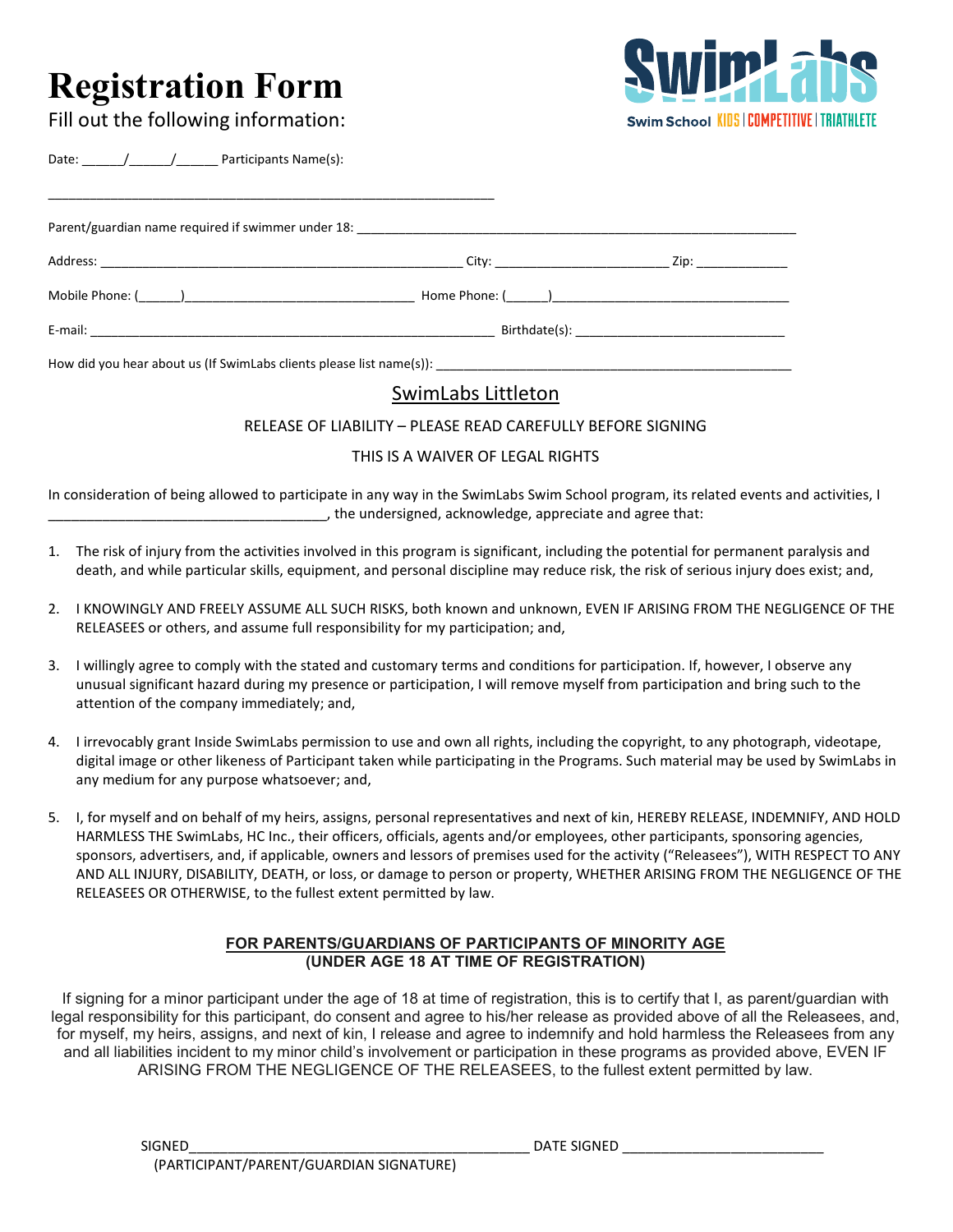**Registration** – We charge an annual registration fee of \$30 per family. Payment must be made at the time of registration. **Swimming Attire - \*All of the following items are available for purchase at SwimLabs:** 

- Swimsuits Although it is not a requirement, we recommend that girls wear one-piece swimsuits.
- Goggles It is strongly encouraged that all swimmers wear a pair of goggles during lessons.
- Swim Caps All swimmers with hair below their ears must wear a swim cap or must have hair in a secure ponytail.
- Swim Diapers Children under the age of 3 or children who are not yet potty trained must wear a swim diaper. See "Accident Policy" below.

**Accident Policy** - If a child has a fecal accident in the water that may contain harmful bacteria or a parasite, it may cause us to close that pool for a lengthy period of time for the decontamination process. If a pool must be closed due to your child's accident, you will be assessed fees for revenue lost due to the closure. Please do your best to avoid an accident during the lesson.

**Pool Area/ Waiting Room** – While your child is in a lesson, please remain in the waiting room until their lesson is finished. Please monitor your children when they are in the waiting area. We do not allow running on the pool deck or in the waiting room.

**Appointment Time** – Arrive on-time for your class or private lesson. Regardless of the time a swimmer arrives, lessons will not extend longer than 5 minutes past the scheduled end time (schedule permitting).

#### **Group Lessons:**

**Payment** –

• Automatic Monthly Payment – \*Recommended for all Group Lesson clients. Payments are deducted from your account on the first business day of each month. Automatic payment is a 2-month minimum. This option allows you to enroll your child in the same class for an ongoing period of time, guaranteeing them a space in the class. **Written notice is required on the 15th of the prior month to withdraw from lessons.** We do not offer refunds for any group lessons on the automatic payment option.

**Cancellations & Make-Up Policy** – SwimLabs group lessons are in high demand. By reserving this spot, you are agreeing to pay for your reserved spot, independent of your child's attendance. It is your responsibility to make sure that your vacations, appointments and other activities do not interfere with the classes you are enrolled in. We do not pro-rate or push classes out on the schedule for missed lessons. We allow one make-up class per month. You can make-up the missed class by joining another class with availability. Please notify us of your absences and schedule the make-up within 30 days of the missed class.

**Instructors** - We try to keep our instructors as consistent as possible, but do not guarantee that the same instructor will teach your child's class every week due to vacation, schedule changes, illness, etc. Our substitute policy and training allow any instructor to teach any class and know exactly what skills and progressions your child needs to be working on. Please note that it is beneficial to periodically have different instructors to enhance the learning process.

#### **Private Lessons:**

**Payment** –

- **Pay per lesson**  Lessons may be paid for at the time of each lesson via credit card (excluding American Express), check, or cash. The per lesson price will be charged at the time of the lesson. We require a credit card to be kept on file, taken at the time of registration, in the instance that a swim lesson is missed. See "Cancellations" below. We do not offer refunds for any private lessons.
- **Packages**  Packages may be purchased for private, semi-private, or three and four-person private swim lessons. Each time you arrive for a lesson, a lesson is deducted from your package. It is your responsibility to make sure that your vacations, appointments and other activities do not interfere with lessons you have scheduled. We do not offer refunds for any packages purchased.

**Cancellations** - For all private lessons, we require 24-hour notice to cancel or reschedule. If less than 24-hour notice is given, you will be charged a cancellation fee of \$10 for your absence. For a no call no show appointment you will be charged the full cost of the lesson. It is your responsibility to make sure that your vacations, appointments and other activities do not interfere with the lessons for which you have scheduled. We do not refund cancellation fees.

**Private Lesson Scheduling** [– All private lessons can be scheduled with our front desk staff or online at www.swimlabs.com/littleton.](http://www.swimlabs.com/littleton) You may schedule your appointments when you wish, whether you have purchased one lesson or a package of lessons. If you would like to schedule your lessons at the same time each week, please speak with our front desk staff about setting that up. Otherwise, we will not reserve that time for you on an ongoing basis. We do not arrange the groups for semi-private, three people private or fourperson private lessons. You must arrange the people to fill those spots.

**Instructors** – Instructors for private lessons may be requested based on instructor schedule availability. However, if an instructor is not specifically requested by the client, it is not guaranteed that the client will be booked with any particular instructor ongoing.

If your credit/debit card is rejected for any reason, there will be a \$10 service fee for any rejected cards. I have read the Policies and Procedures and agree to abide by these stated rules. I understand that SwimLabs does not offer refunds for any services and does not offer make-up lessons for missed Group Lessons.

SIGNED DATE

8500 W. Crestline Ave., Unit I, Littleton, CO 80123 **|**Phone: 720-699-0001 **| SwimLabs.com/Littleton**